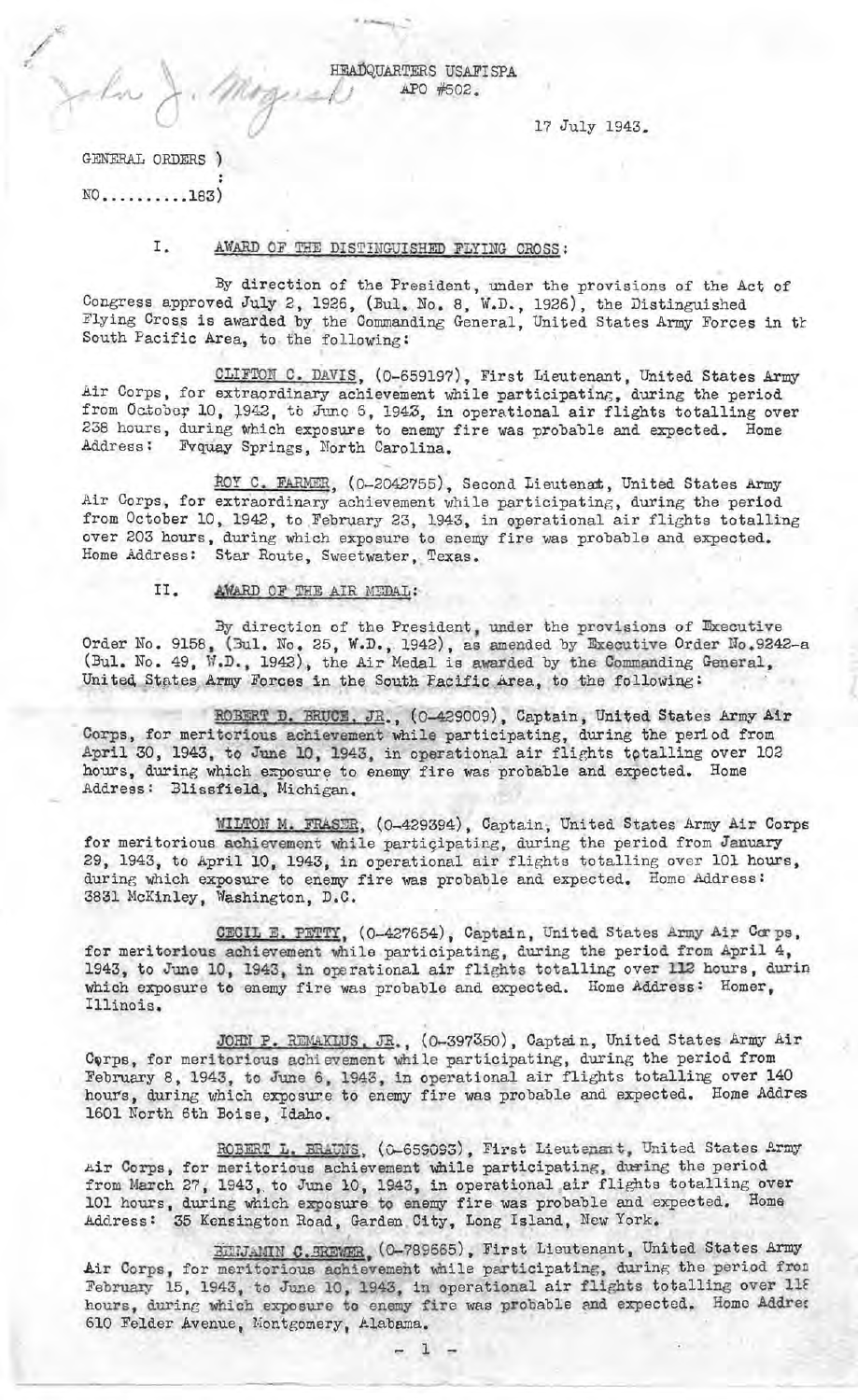G.O. #183, EQ. USAFISPA, 17 July 1943.

### II. AWARD OF THE AIR MEDAL (cont'd.):

ROBERT W. DRAKE; (0-789547), First Lieutenant, United States Army Air Corps, for meritorious achievement while participating, during the period from February 24, 1943, to June 10, 1943, in operational air flights totalling over 101 hours, during which exposure to enemy fire was probable and expected. Home Addrest 552 West Lincoln Street, Findley, Ohio.

JOHN McCARROLl., JR., (0-790087), First Lieutenant, United States Ari Air Corps, for meritorious achievement while participting, during the period from March 16, 1943, to June 6, 1943, in operational air flights totalling over 105 hours, during which exposure to enemy fire was probable and expected. Home Addres: Mobectie, Texas.

FOREST PRESTON. II. (0-662086), First Lieutenant, United States Arm Air Corps, for meritorious achievement while participating, during the period from February 21, 1943, to June 6, 1943, in operational air flights totalling over 135 hours; during which expesure to enemy fire was probable and expected. Home Address. 3505 Runnymede Place, Washington, D.C.

MARION E. SPROUT, (0-659197), First Lieutenant, United States Army' Air Corps, for meritorious achievement while participating, during the period from. February 6, 1943, to June 6, 1943, in operational air flights totalling over 130 hours, during which exposure to enemy fire was probable and expected. Home Address: 220 Post Avenue, Battle Creek, Michigan.

JOHN C. WASHEURNE, (0-790107), First Lieutenant, United States Army Air Corps, for neritorious achievement while participating, during the period from March 20, 1943, to June 6, 1943, in operational air flights totalling over 171 hours, during which exposure to enemy fire was probable and expected. Home Address 608 Arbor Vitae Road, Winnetka, Illinois.

ALVA T. ADAMS, JR., (0-2042748), Second Lieutenant, United States Army Air Corps, for meritorious achievement while participating, during the period from March 1, 1943, to June 6, 1943, in operational air flights totalling over 121 hours, during which exposure to enemy fire was probable and expected. Home Address 954<sup>}</sup> East Livingston Avenue, Columbus, Ohio.

JACK D. ALEXANDER, (0-2042749), Second Lieutenant, United States Arm Air Corps, for meritorious achievement while participating, during the period from February 9, 1943, to June 6, 1943, in operational air flights totalling over 151 hours, during which exposure to enemy fire was probable and expected. Home Address 3720 South G. Street, Tacoma, Washington.

GORDON L. BALDRY, (0-2042750), Second Lieutenant, United States Army Air Corps, for meritorious achievement while participating, during the period from January 24, 1943, to March 17, 1943, in operational air flights totalling over 101 hours, during which exposure to enemy fire was probable and expected. Home Address Groton, South Dakota.

JACK B. BELL, (0-2042751), Second Lieutenant, United States Army Air Corps, for meritorious achi evement ·while participating, during the period from March 10, 1943, to June 6, 1943, in operational air flights totalling over 170 hours, during which exposure to enemy fire was probable and expected. Home Address 1st ~ational Bank Building, Ada, Oklah oma. ·

DON J. BERGSTROM, (0-2042752), Second Lieutenant, United States Army Air Corps, for meritorious achievement while participating, during the period from February 3, 1943, to June 6, 1943, in operational air flights totalling over 196 hours, during which exposure to enemy fire was probable and expected. Home Address: 718 Hubbard Street, Green Bay, Wisconsin.

ROGER J. BERNARD, (0-2042766), Second Lieutenant, United States Army Air Corps, for meritorious achievement while participating, during the period from February 22, 1943, to June 6, 1943, in operational air flights totalling over 154 hours, during which exposure to enemy fire was probable and expected. Home Address 52 Bernard Streat, Manchester, New Hampshire,

 $\boldsymbol{c}$ 

*-t*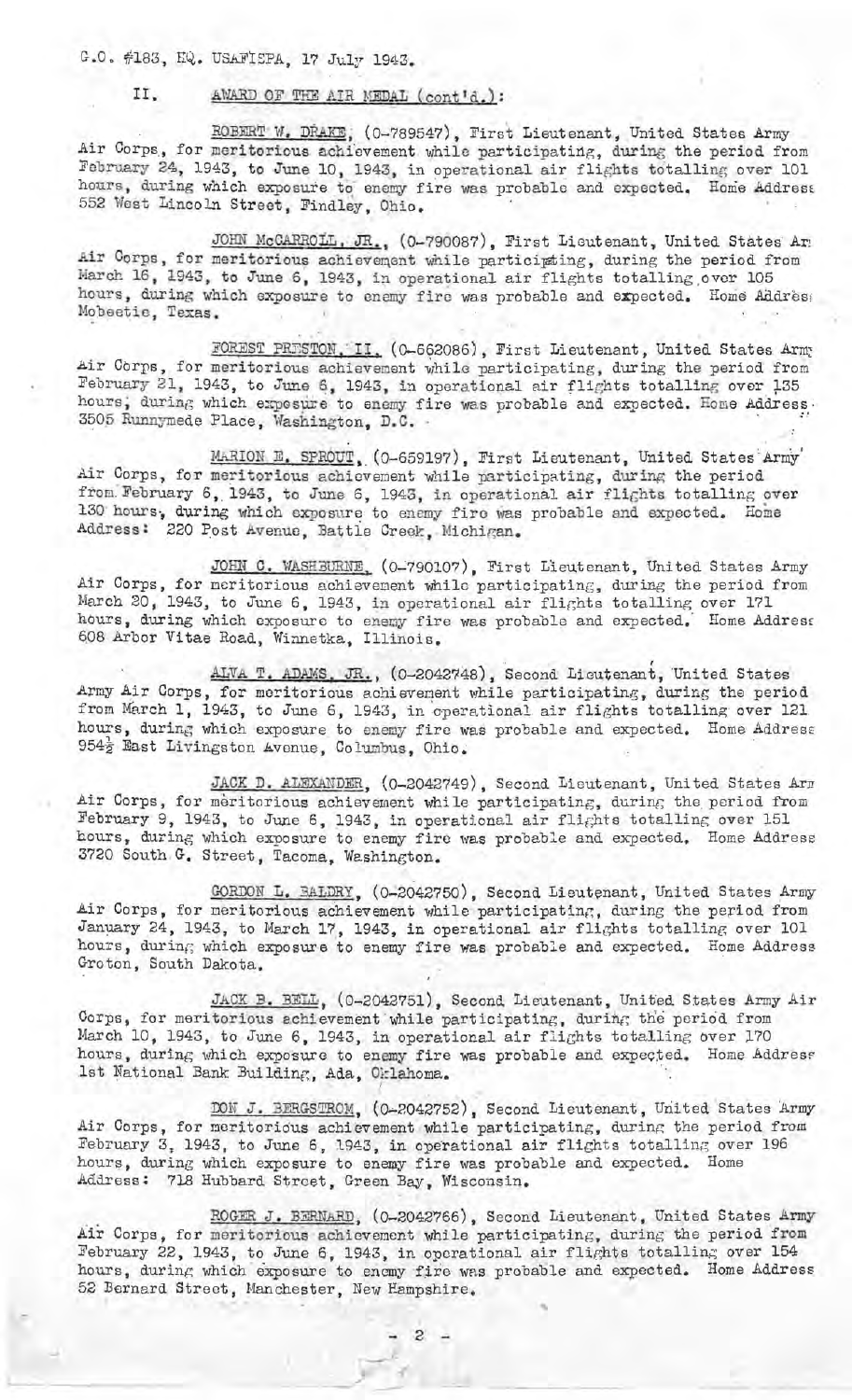### G.O. #183, HQ. USAFISPA, 17 July 1943.

# II. AWARD OF THE AIR MEDAL (cont'd.):

JOHN J. BLANKINSHIP, (0-2042753), Second Lieutenant, United States Army Air Corps, for meritorious achievement while participating, during the period from March 12, 1943, to June 6, 1943, in operational air flights totalling over 106 hours, during which exposure to enemy fire was probable and expected. Home Address 123 South 8th Street, Fredonia, Kansaş.

JOSEPH H. L. BLOCK, (0-790208), Second Lieutenant, United States Arm Air Corps, for meritorious achievement while participating, during the period from March 10, 1943, to June 6, 1943, in operational air flights totalling over 119 hours, during which exposure to enemy fire was probable and expected. Home Address 1185 Park Avenue, New York City.

ROY C. FARMER, (0-2042755), Second Lieutenant, United States Army Air Corps, for meritorious achievement while participating, during the period from February 24, 1943, to June 6, 1943, in operational air flights totalling over 150 hours, during which exposure to enemy fire was probable and expected. Home Address Star Route, Sweetwater, Texas.

RICHARD S. FREY, (0-727003), Second Lieutenant, United States Army Air Corps, for meritorious achievenent while participating, during the period from March 13, 1943, to June 6, 1943, in operational air flights totalling over 118 hours, during which exposure to enemy fire was probable and expected. Home Address: 2036 South Sampson Street, Wilkinsburg, Pennsylvania.

JOHN W. IEADE, (0-727037), Second Lieutenant, United States Army Air Corps, for meritorious achievement while participating, during the period from March 17, 1943, to June 6, 1943, in operational air flights totalling over 108 hours, during which exposure to enemy fire was probable and expected. Home Address 42-69 Hampton Stroot, Elmhurst, Long Island, New York.

JOHN J. MOGUSH (0-662076), Second Lieutenant, United States Army Ai: Corps, for meritorious achievement while participating, during the period from<br>March 11, 1943, to June 6, 1943, in operational air flights totalling over 100 hours, during which exposure to enemy fire was probable and expected. Home Address 2329 Crenshaw Boulevard, Los Angeles, California.

HOWARD B. SHOOK, (0-727052), Second Lieutenant, United States Army Air Corps, for meritorious achievement while participating, during the period from February 22, 1943, to June 6, 1943, in operational air flights totalling over 137 hours, during which exposure to enemy fire was probable and expected. Home Address 1717 East Wayne Street, South Bend, Indiana.

GILBERT W. ZIEMAN, (0-2040756), Second Lieutenant, United States Arm; Air Corps, for meritorious achievement while participating, during the period from October 10, 1942, to June 6, 1943, in operational air flights totalling over 193 hours, during which exposure to enemy fire was probable and expected. Home Address: 7th Street, Woonsocket, South Dakota.

FLOYD H. ABERNATHY, JR., (T-185553), Flight Officer, United States Army Air Corps, for meritorious achievement while participating, during the period from February 6, 1943, to June 6, 1943, in operational air flights totalling over 160 hours, during which exposure to enemy fire was probable and expected. Home Address: Mount Holly, North Carolina.

**EUGENE G. BROWN, (T-185545), Flight Officer, United States Army Air** Corps, for meritorious achievement while participating, during the period from February 5, 1943, to June 6, 1943, in operational air flights totalling over 142 hours, during which exposure to enemy fire was probable and expected. Home Address: 4433 Crenshaw Boulevard, Los Angeles, California.

DENNIS W. BURDEN, (15043300), Technical Sergeant, United States Army Air Corps, for meritorious achievement while participating, during the period from October 10, 1942, to June 6, 1943, in operational air flights totalling over 140 hours, during which exposure to enemy fire was probable and expected. Home Address Argus, Indiana.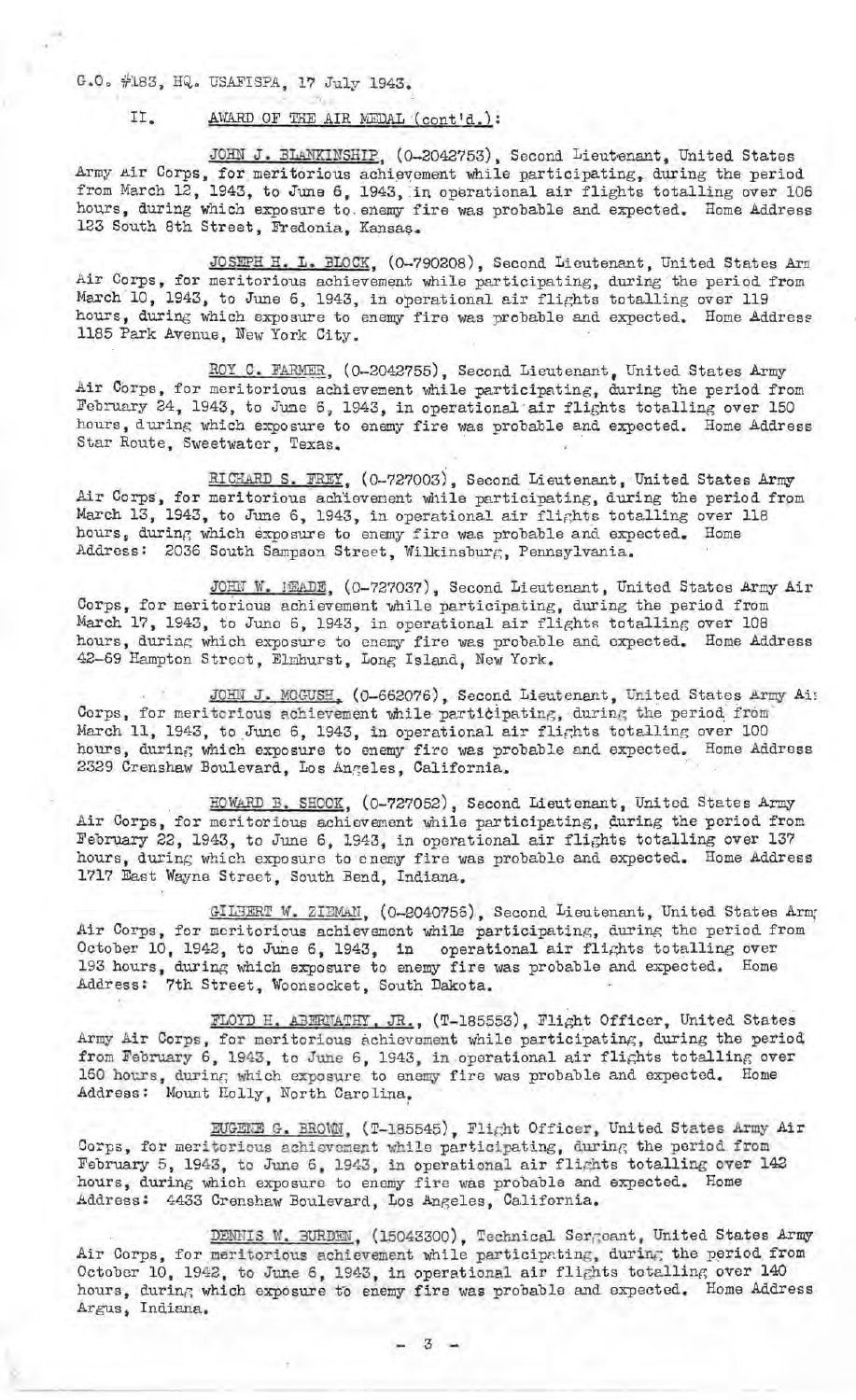G.C. #183, HQ. USAFISPA, 17 July 1943.

#### AWARD OF THE AIR MEDAL (cont'd.): II.

JAMES CLAYDON, (6450506), Technical Sergeant, United States Army Air Corps, for meritorious achievement while participating, during the period from October 10, 1942, to June 10, 1943, in operational air flights totalling over 102 hours, during which exposure to enemy fire was probable and expected.

ARNOLD K. JOHNSON, (17004351), Technical Sergeant, United States Army Air Corps, for meritorious achievement while participating, during the period from October 10, 1942, to June 6, 1943, in operational air flights totalling over 128 hours, during which exposure to enemy fire was probable and expected. Home Address: 800 South 49th Street, Philadelphia, Pennsylvania.

ANTHONY D. DeLOSS, (13038396), Staff Sergeant, United States Army Air Corps, for meritorious achievement while participating, during the period from February 6, 1943, to June 6, 1943, in operational air flights totalling over 111 hours, during which exposure to enemy fire was probable and expected. Home Address 1108 South Main Street, Meadeville, Pennsylvania.

BURTON E. HECKERSON, (17024995), Staff Sergeant, United States Army Air Corps, for meritorious achievement while participating, during the period from February 22, 1943, to June 10, 1943, in operational air flights totalling over 106 hours, during which exposure to enemy fire was probable and expected. Home Address: 212 West 6th Street, Shakespee, Minnesota.

ANTHONT S. JURKENICZ. (15059470), Staff Sergeant, United States Army Air Corps, for meritorious achievement while participating, during the period from October 10, 1942, to June 10, 1943, in operational air flights totalling over 110 hours, during which exposure to enemy fire was probable and expected. Home Address Kokomo, Indiana.

GEORGE W. KILLEREW, (34117778), Staff Sergeant, United States Army Air Corps, for meritorious achievement while participating, during the period from October 10, 1942, to June 6, 1943, in operational air flights totalling over 148 hours, during which exposure to enemy fire was probable and expected. Home Addres: Tarboro, North Carolina.

JOSEFH A. LOWERY, (6668742), Staff Sergeant, United States Army Air Corps, for meritorious achievement while participating, during the period from October 10, 1942, to June 10, 1943, in operational air flights totalling 100 hours, during which exposure to enemy fire was probable and expected. Home Address: Poughkeepsie, New York.

THOMAS O. MANN, JR., (17000469); Staff Sergeant, United States Army Air Corps, for meritorious achievement while pa. ticipating, during the period from October 10, 1942, to June 6, 1943, in operational air flights totalling over 132 hours, during which exposure to enemy fire was probable and expected. Home Address 201 East Washington Street, Houston, Texas.

ROY E. MEURET, (34051337), Staff Sergeant, United States Army Air Corps, for meritorious achievement while participating, during the period from<br>October 10, 1942, to June 10, 1943, in operational air flights totalling over 100<br>hours, during which exposure to enemy fire was probable and e 2908 Decatur Street, Tampa, Florida.

ANDREW C. RAPP, (13037330), Staff Sergeant, United States Army Air Corps, for meritorious achievement while participating, during the period from October 10, 1942, to June 10, 1943, in operational air flights totalling over 101 hours, during which exposure to enemy fire was probable and expected. Home<br>Address: Emlenton, Pennsylvania.

ROGER H. REDDICK, (18021027), Staff Sergeant, United States Army Air Corps, for meritorious achievement while participating, during the period from October 10, 1942, to June 6, 1943, in operational air flights totalling over 115 hours, during which exposure to enemy fire was probable and expected. Home Address May, Texas.

 $4.1$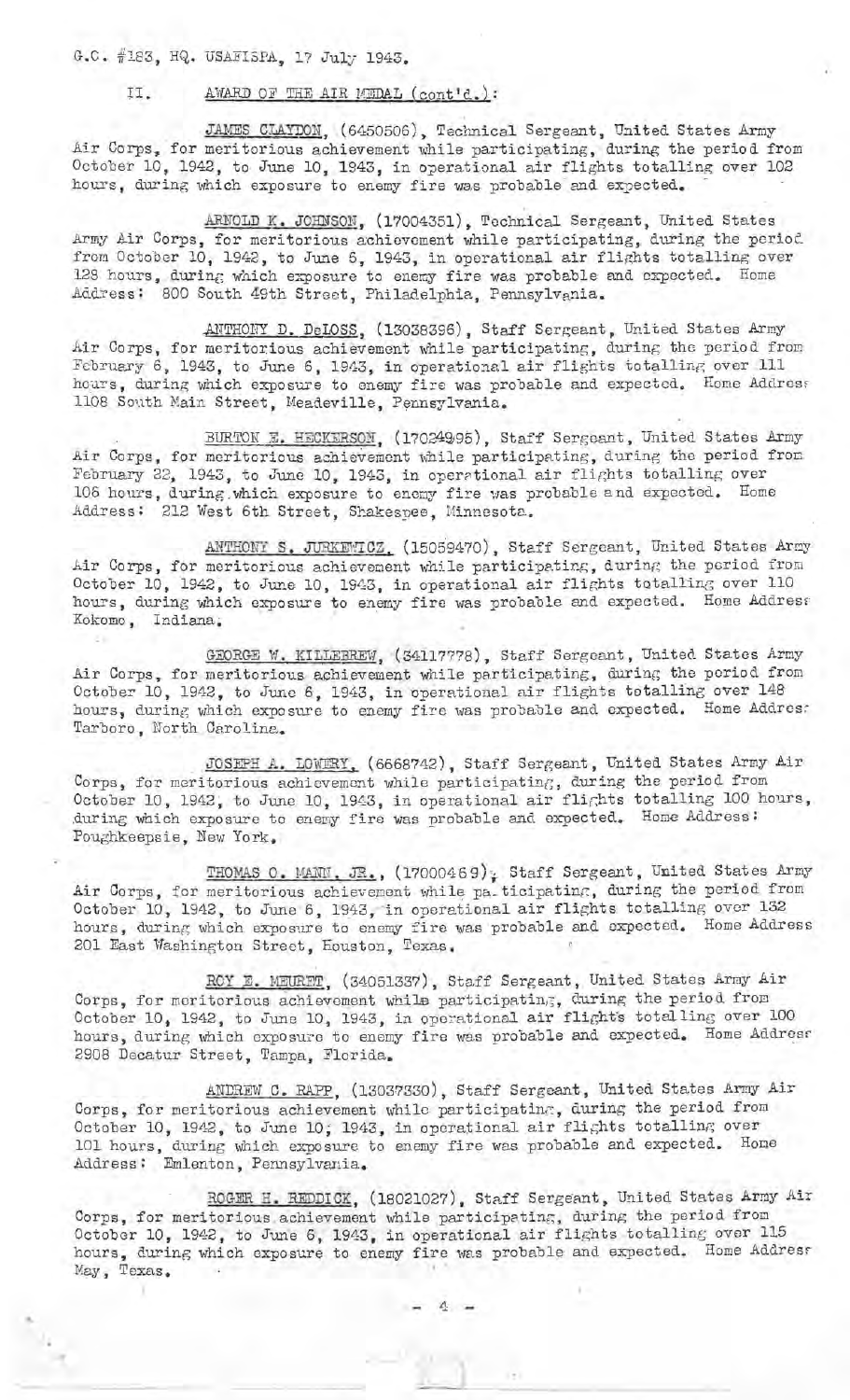# G.O. #183, HQ. USAFISFA, 17 July 1943.

### II. AWARD OF THE AIR MEDAL (cont'd.):

JOHN W. WATKINS, (15057609), Staff Sergeant, United States Army Air Corps, for meritorious achievement while participating, during the period from October 10, 1942, to June 6, 1943, in operational air flights totalling over 131 hours, during which exposure to enemy fire was probable and expected. Home Address: Winchester, Ohio.

LLOYD G. CLAWSON, (18069489), Sergeant, United States Army Air Corps, for meritorious achievement while participating, during the period from October 10, 1942, to June 6, 1943, in operational air flights totalling over 113 hours, during which exposure to enemy fire was probable and expected. Home Address: 2301 Plairic Avenue, Pueblo, Colorado.

JOHN T. COKER. JR., (18050351), Sergeant, United States Army Air Corp for meritorious achievement while participating, during the period from October 10, 1942, to June 6, 1943, in operational air flights totalling over 132 hours, during which exposure to enemy fire was probable and expected. Home Address: Nobile, Oklahoma.

HOWARD L. COLE, (14078267), Sergeant, United States Army Air Corps, for meritorious achievement while participating, during the period from February 17, 1943, to June 6, 1943, in operational air flights totalling over 128 hours, during which exposure to enemy fire was probable and expected. Home Address: 910 North 14th Street, Nashville, Tennessee.

FRED H. GOLDSTEIN, (15084704), Sergeant, United States Army Air Corps for meritorious achievement while participating, during the period from February 1, 1943, to June 10, 1943, in operational air flights totalling over 113 hours, during which exposure to enemy fire was probable and expected. Home Address: 3689 Gridley Road, Shaker Heights, Ohio.

VINCENT R. KELLEY, (11032834), Sergeant, United States Army Air Corps for meritorious achievement while participating, during the period from October 10, 1942, to June 6, 1943, in operational air flights totalling over 137 hours, during which exposure to enemy fire was probable and expected. Home Address: Monponsett Street, Monponsett, Massachusetts.

HENDRICK A. LACH, (11008956), Sergeant, United States Army Air Corps, for meritorious achievement while participating, during the period from October 10, 1942, to June 6, 1943, in operational air flights totalling over 125 hours, during which exposure to enemy fire was probable and expected. Home Address: 23 Beverly, Street, Portsmouth, Ohio.

ROBERT P. LAWYER. JR., (12036843), Sergeant, United States Army Air Corps, for meritorious achievement while participating, during the period from October 10, 1942, to June 6, 1943, in operational air flights totalling over 157 hours, during which exposure to energ fire was probable and expected. Home Address: 1543 9th Street, Portsmouth, Ohio.

EMERY L. McCULLOUGH, (18009597), Sergeant, United States Army Air Corps, for meritorious achievement while participating, during the period from February 24, 1943, to June 10, 1943, in operational air flights totalling over 102 hours, during which exposure to enemy fire was probable and expected. Home Address: 7028 Canal Street, Houston, Texas.

JOHN H. MIDADOWS, (14069946), Sor?,eant, UnitBd States Army **Air** Corps, for mori torious achievement while participating., during the period from October 10, 1942, to June 10, 1943, in operational air flights totalling over 100 hours, during which exposure to enemy fire was probable and expected. Home Address: Cottonwood, Alabama.

GARLAND C. MERRIOTT, (17027256), Sergeant, United States Army Air Corps, for meritorious achievement while participating, during the period from February 14, 1943, to June 10, 1943, in operational air flights totalling over 119 hours, during which exposure to enemy fire was probable and expected. Home Address: 3408 North 14th Street, St. Louis, Missouri.

 $- 5 -$